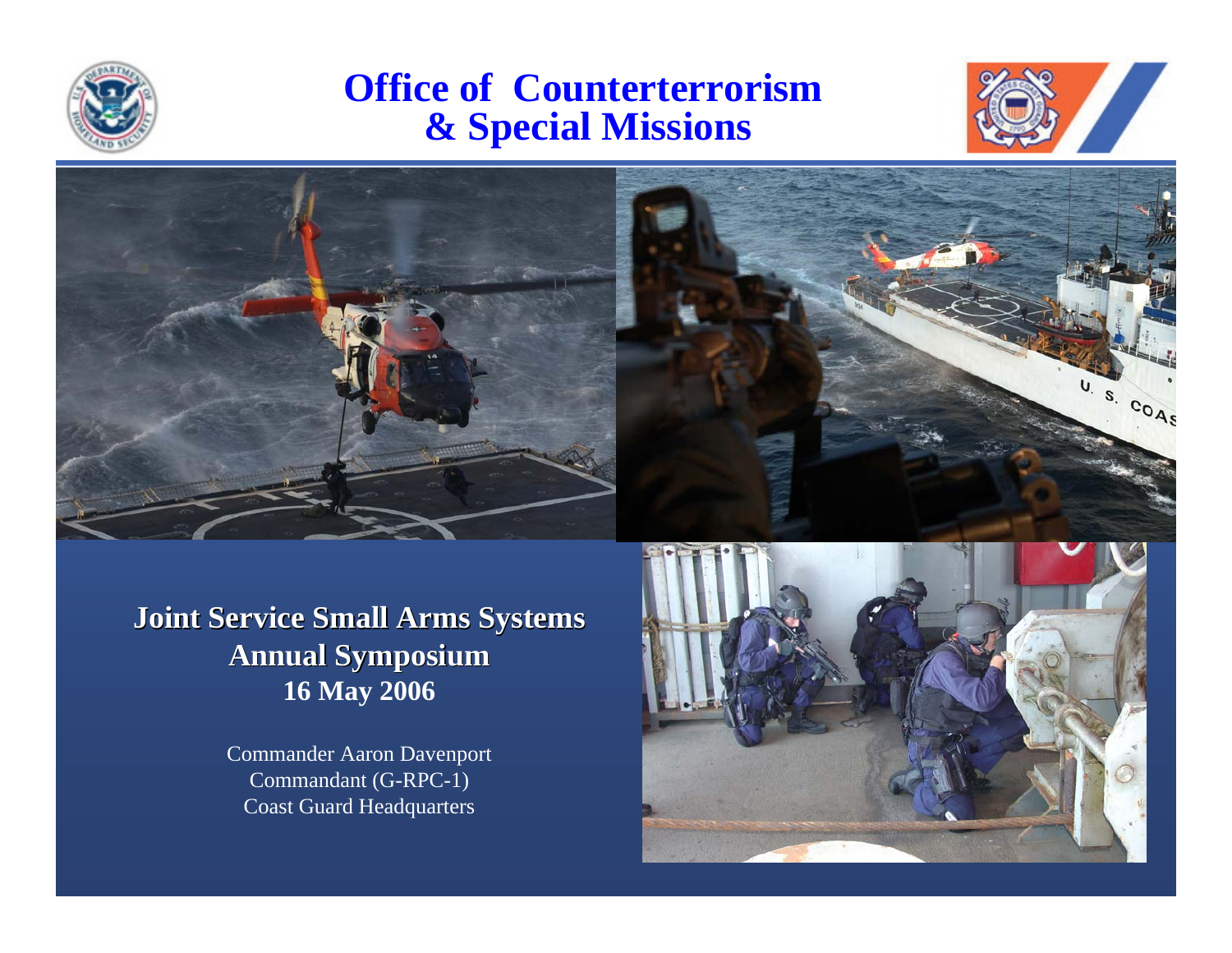





¾Location & Organization ¾Handgun Replacement Project ¾Disabling Fire Weapon **>Urgent Requirements**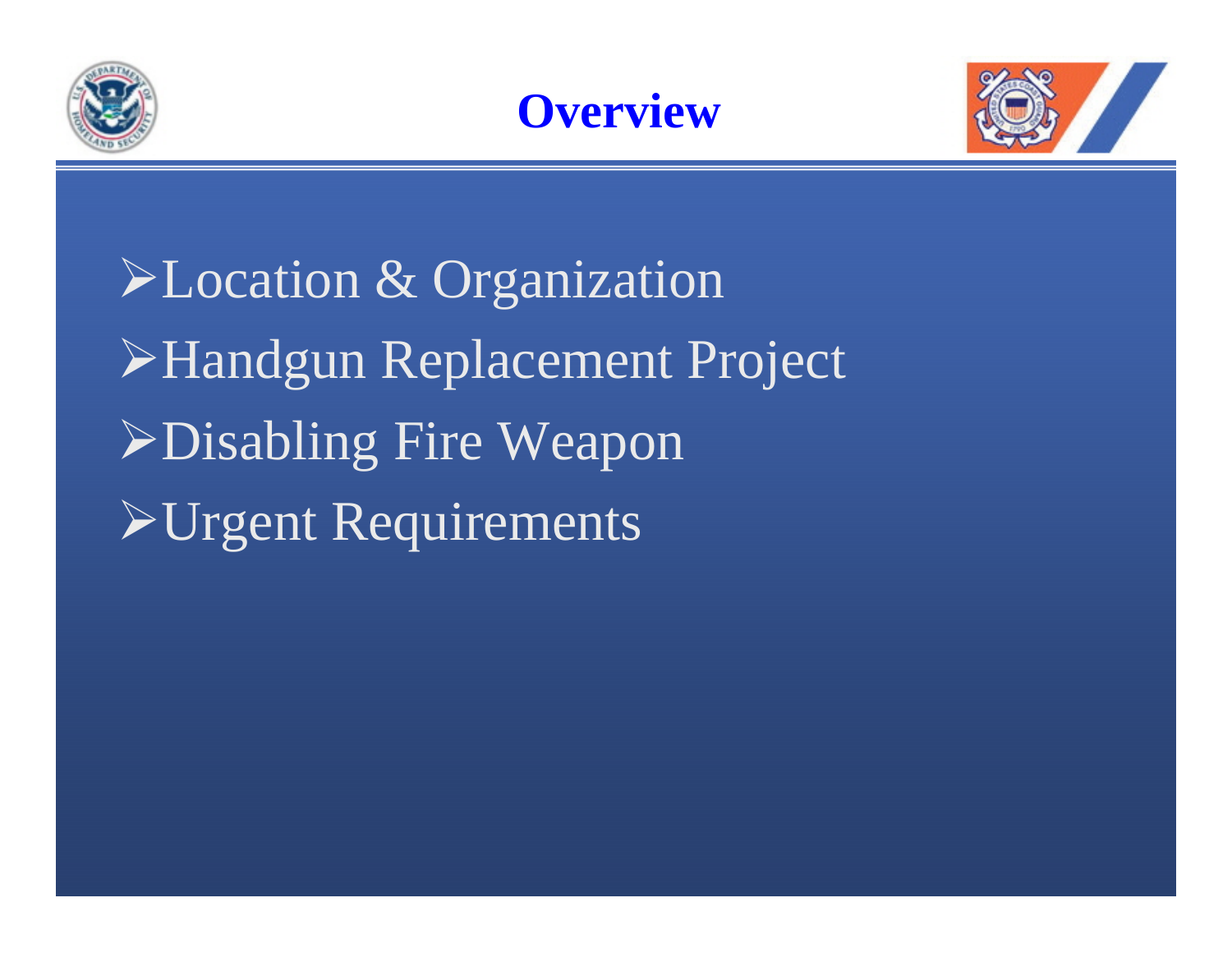





### ¾ Location**.**

Commandant (G-RPC-1) Coast Guard Headquarters 2100 2nd Street SW, Room 3406 Washington, DC 20593

Phone: (202) 267-0164

#### ¾ Organization.

- • Office of Counterterrorism & Special Missions.
	- Member of the Joint Service Small Arms Program (JSSAP).
- • Organization Staffing.
	- Captain Stephen Austin (Office Chief).
	- Commander Aaron Davenport (Division Chief).
	- Lieutenant John Strasburg (Small Arms Program Manager).
- • Liaison Positions.
	- Small Arms Repair Facility at NSWC Crane, Indiana.
	- Liaison to the Naval Operational Logistics Support Center (NOLSC) Mechanicsburg, Pennsylvania.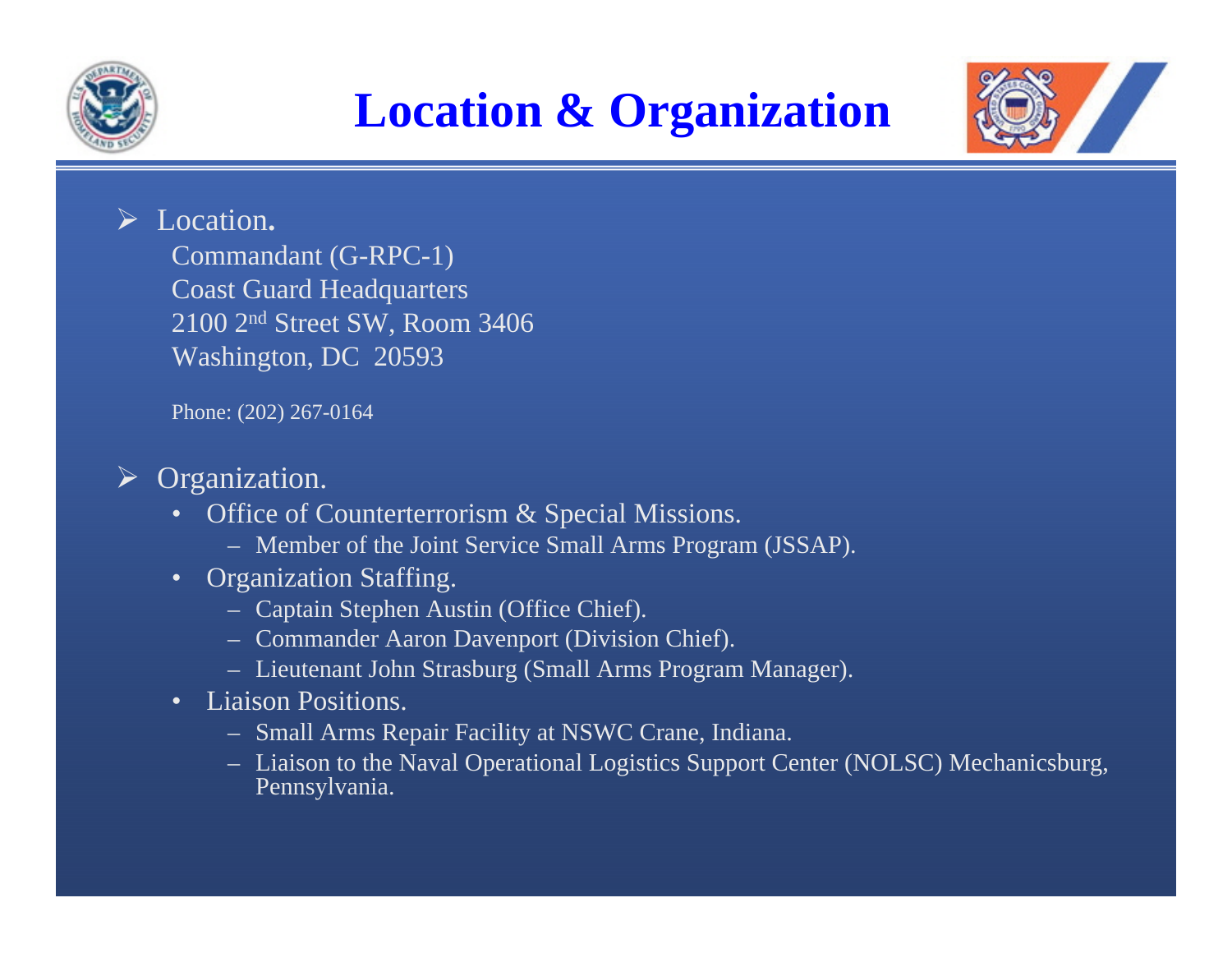

# **Handgun Replacement Project**



## ¾ **SIGARMS P229R-DAK is Replacing the M9 Beretta.**

- Officially began 07 Oct 05.
	- Sector Delaware Bay was the first unit to completely transition.
	- Well received by the field.

## ¾ **Type classification – NSWC Crane Division.**

- .40 caliber (frangible, JHP, & Ball).
- 5 year Indefinite Delivery/Indefinite Quantity (IDIQ) contract anticipated.

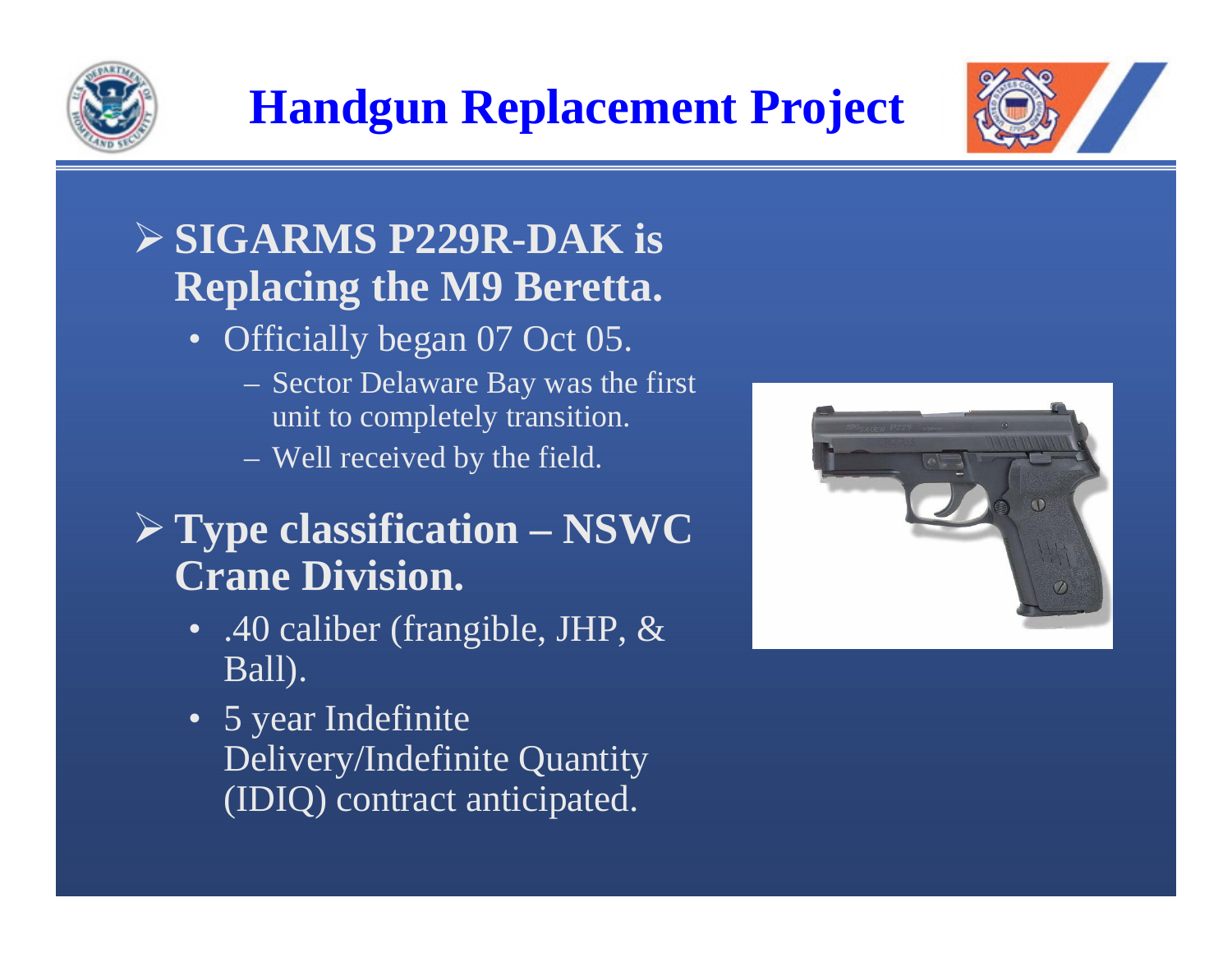



- ¾ **Transition from a Bolt Action to a Semi-Auto Rifle.**
	- RC-50 Robar Is CG's current DFW.
	- M107 Barrett potential.
- ¾ **M107 is being Operationally Tested and Evaluated, because it meets many of the internally derived requirements.**
- ¾ **Non-operational training & evaluation with M107 was satisfactory.**
- ¾ **Green light to employ "limited" operational.**

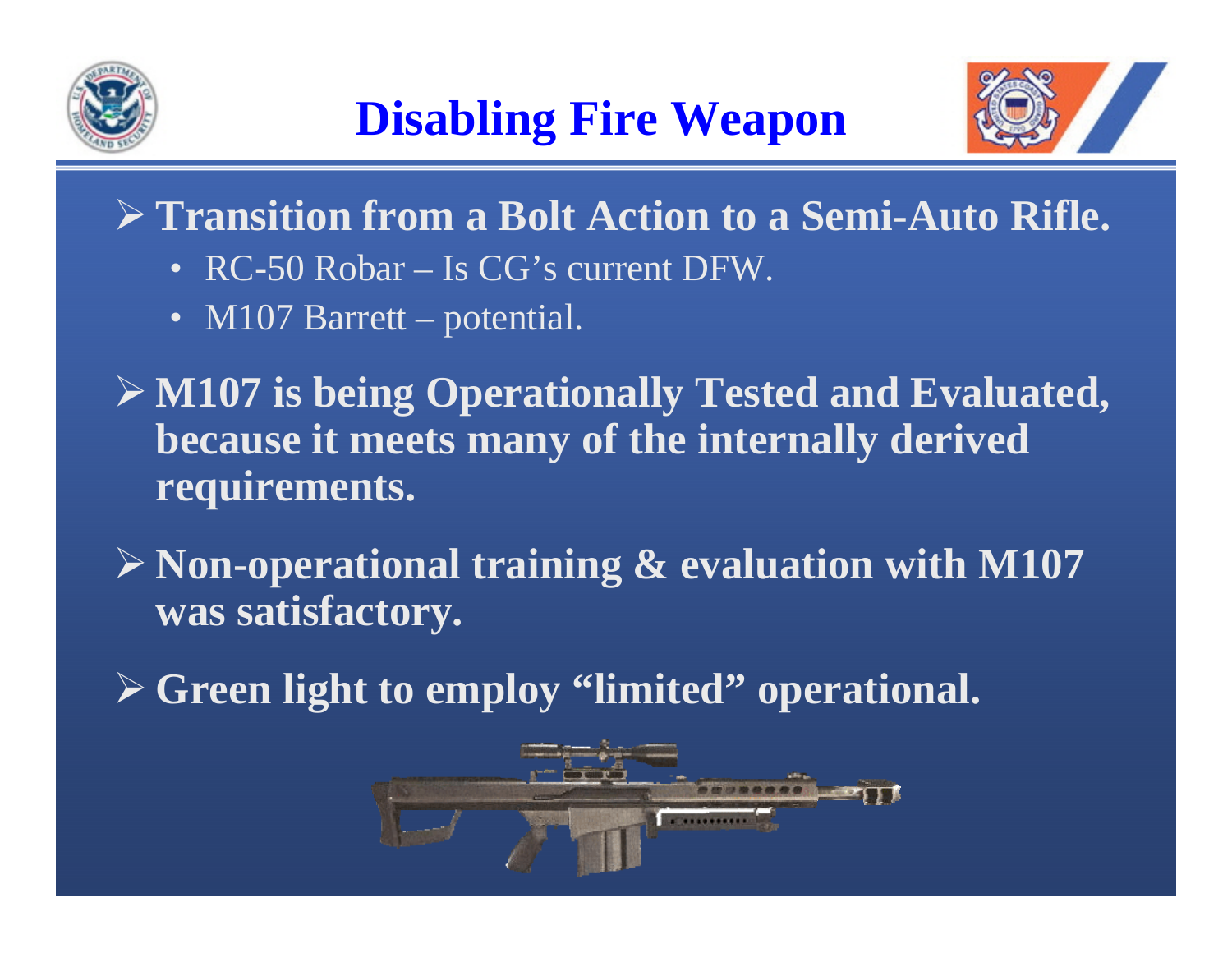



- ¾ **7.62mm lethal ammunition with a reduced range for use in constricted waterways.**
- ¾ **"Flash bang" type device used in potentially explosive environment (intrinsically safe).**